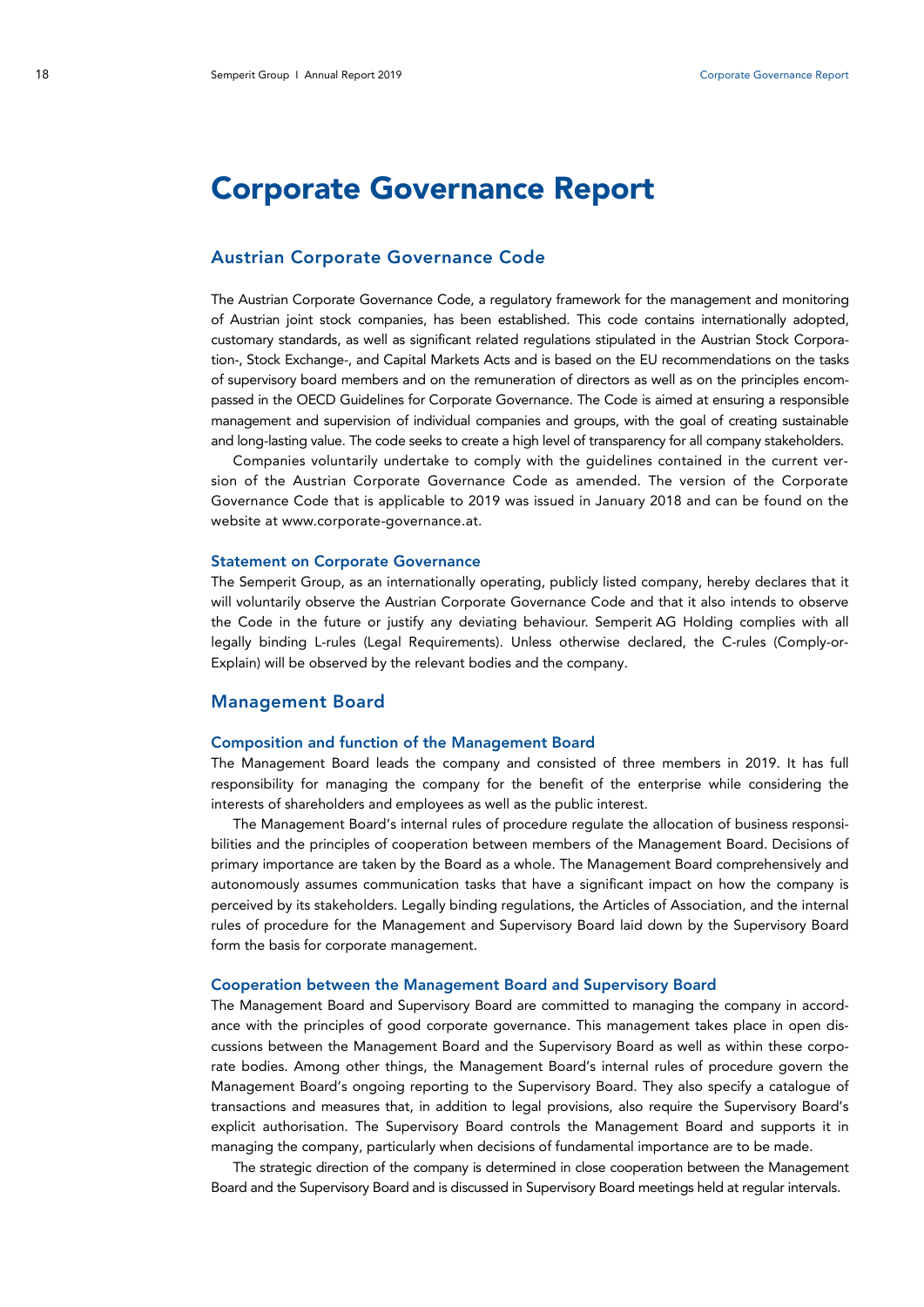#### Organisational structure Semperit-Group 2019<sup>1)</sup>

| <b>Martin Füllenbach</b><br><b>Chief Executive Officer</b> |                                 | <b>Frank Gumbinger</b><br><b>Chief Financial Officer</b> |                           | <b>Felix Fremerey</b><br>Member of the Management Board |                              |  |
|------------------------------------------------------------|---------------------------------|----------------------------------------------------------|---------------------------|---------------------------------------------------------|------------------------------|--|
| <b>Business Sector</b><br>Industrial                       | <b>Business</b><br>Development  | <b>Finance Sectors</b><br>Industrial<br>and Medical      | Accounting<br>& Tax       | <b>Business Sector</b><br>Medical                       | Manufacturing<br>Engineering |  |
| Communications &<br>Sustainability                         | Compliance                      | Controlling                                              | Information<br>Technology |                                                         |                              |  |
| Human<br>Resources                                         | Mixing                          | Internal<br>Audit                                        | Investor<br>Relations     |                                                         |                              |  |
| Pricing                                                    | Quality<br>Management           | Legal                                                    | Procurement               |                                                         |                              |  |
| Research &<br>Development                                  | Safety, Health &<br>Environment | Risk<br>Management                                       | Treasury                  |                                                         |                              |  |
| SemperMOVE10                                               | World Class<br>Manufacturing    |                                                          |                           |                                                         |                              |  |

1) Since January 2020 Kristian Brok has been a member of the Management Board of Semperit AG Holding as Chief Operating Officer (COO), see page 20. From 1 January 2020, therefore, responsibilities will change as follows: Kristian Brok is responsible for Production Operations Industrial, Mixing,<br>Quality Management, Safety, Health & Environment, World Class Manufact unit that includes Strategy and was renamed Corporate Development as of November 1, 2019. In addition, the Customer Excellence Center was established.

## Corporate bodies of Semperit AG Holding: Management Board

## Martin Füllenbach

Chairman of the Management Board since 1 June 2017, period of office ends on 31 December 2023 (early extension of the mandate, previously limited to 31 December 2020).

Martin Füllenbach studied economics and business organisation in Munich, and subsequently gained his doctorate in financial sciences at the University of Nuremberg. After more than ten years as an officer of the German Armed Forces with numerous international deployments, he took over tasks in the planning staff of the CEO and in programme planning of the military aircraft production at the aerospace company EADS at the beginning of his industrial career. From 2004 to 2007, Martin Füllenbach was Head of Corporate Development as well as from 2007 to 2012 Director of Voith Turbo, which is headquartered in Heidenheim, Germany: He was a member of the divisional management "drive technology" as well as CEO of the business unit "marine". Most recently, Martin Füllenbach was CEO of Oerlikon Leybold Vakuum in Cologne since 2012 and, in addition, an appointed member of the Group Management Board of OC Oerlikon AG in Pfäffikon, Switzerland, since 2014. He holds no Supervisory Board mandates in other companies that are not included in the consolidated financial statements pursuant to C-rule 16 of the Austrian Corporate Governance Code. However, he exercises an Advisory Board mandate of the Gebr. Becker GmbH, Germany.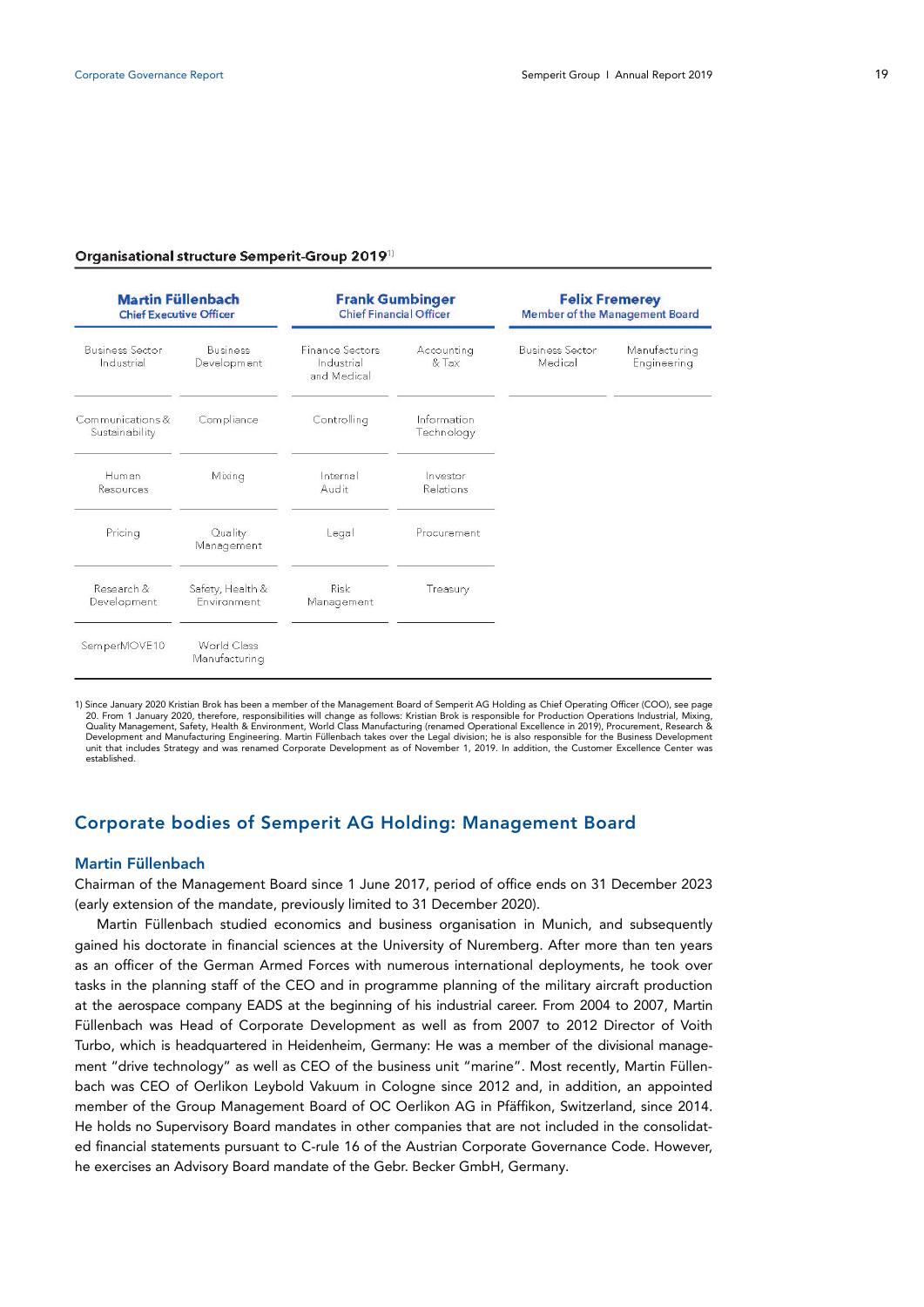#### Frank Gumbinger

Member of the Management Board since 1 December 2016, Chief Financial Officer (CFO), period of office ends on 19 March 2020 (early termination of the contract at his own request, originally planned end of term: 30 June 2022). [1](#page-2-0))

After completing his university degree in Business Administration at Goethe University in Frankfurt, Frank Gumbinger, born in 1968, worked as an auditor and consultant with PricewaterhouseCoopers from 1996 to 1998 prior to switching to Delton AG in Bad Homburg in 1999. He held various leading positions within the associated group companies until 2008. From 2001 to 2005 he was Head of the Corporate Development and Strategy Department as well as Head of Controlling with ERGO-PHARM Beteiligungsgesellschaft mbH/Heel GmbH. Then Gumbinger transferred within the group to become CFO of CEAG AG. Most recently, he was CFO of the Progroup AG in Landau. He holds no Supervisory Board mandates in other companies that are not included in the consolidated financial statements pursuant to C-rule 16 of the Austrian Corporate Governance Code. He is a member of the Advisory Board in the paper processing company Hanns Julius Lichtenberger GmbH, Germany.

#### Felix Fremerey

Member of the Management Board since 10 September 2018; period of office ends on 30 November 2020.

Felix Fremerey studied Industrial Engineering at the Technical University of Karlsruhe and obtained his doctorate in Mechanical Engineering at the Technical University of Stuttgart in cooperation with the Fraunhofer Institute IAO. As a mechanical and industrial engineer, the German national Felix Fremerey is a proven industrial and technical expert and has worked in management positions for several international companies. He acted as Chief Technology Officer of the engineering and construction company GEA AG. Felix Fremerey was also Member of the Board for Product Supply Management at the medical and hygiene products company Paul Hartmann AG, Advisory Board member of the logistics service provider Logistics Group International (LGI) as well as Managing Director of the Kajo Neukirchen Group. Most recently, Felix Fremerey held the newly created position of Chief Technology Officer (CTO) at B&C Industrieholding.

After Michele Melchiorre stepped down from his position on 10 September 2018, the Supervisory Board newly appointed Felix Fremerey to the Management Board. Until the replacement of the Management Board position, the Management Board responsibilities that were previously assumed by Michele Melchiorre will be taken over on an interim basis by Felix Fremerey and Martin Füllenbach. The Supervisory Board mandate of Felix Fremerey in Semperit AG Holding was suspended in the transition phase from 10 September 2018 until he resigned from the Supervisory Board on 8 May 2019. He is holding a Supervisory Board mandate at Lenzing AG.

## Kristian Brok

Member of the Management Board since 1 January 2020, Chief Operating Officer; period of office ends on 31 December 2023.

Kristian Brok, born in 1965, was appointed as Chief Operating Officer of Semperit AG Holding on January 1, 2020. In this position, he is responsible for Operations in the Industrial Sector and for the areas of Manufacturing Engineering, Mixing, Operational Excellence, Procurement, Research & Development as well as Safety, Health & Environment (SHE). Kristian Brok studied Engineering at the Technical University of Denmark and pursued further education in innovation, product portfolio

<span id="page-2-0"></span><sup>1)</sup> Frank Gumbinger's contract will be terminated at his own request on 19 March 2020; his mandate was originally extended until 30 June 2022. Petra Preining was appointed as his interim successor with effect from 20 March 2020.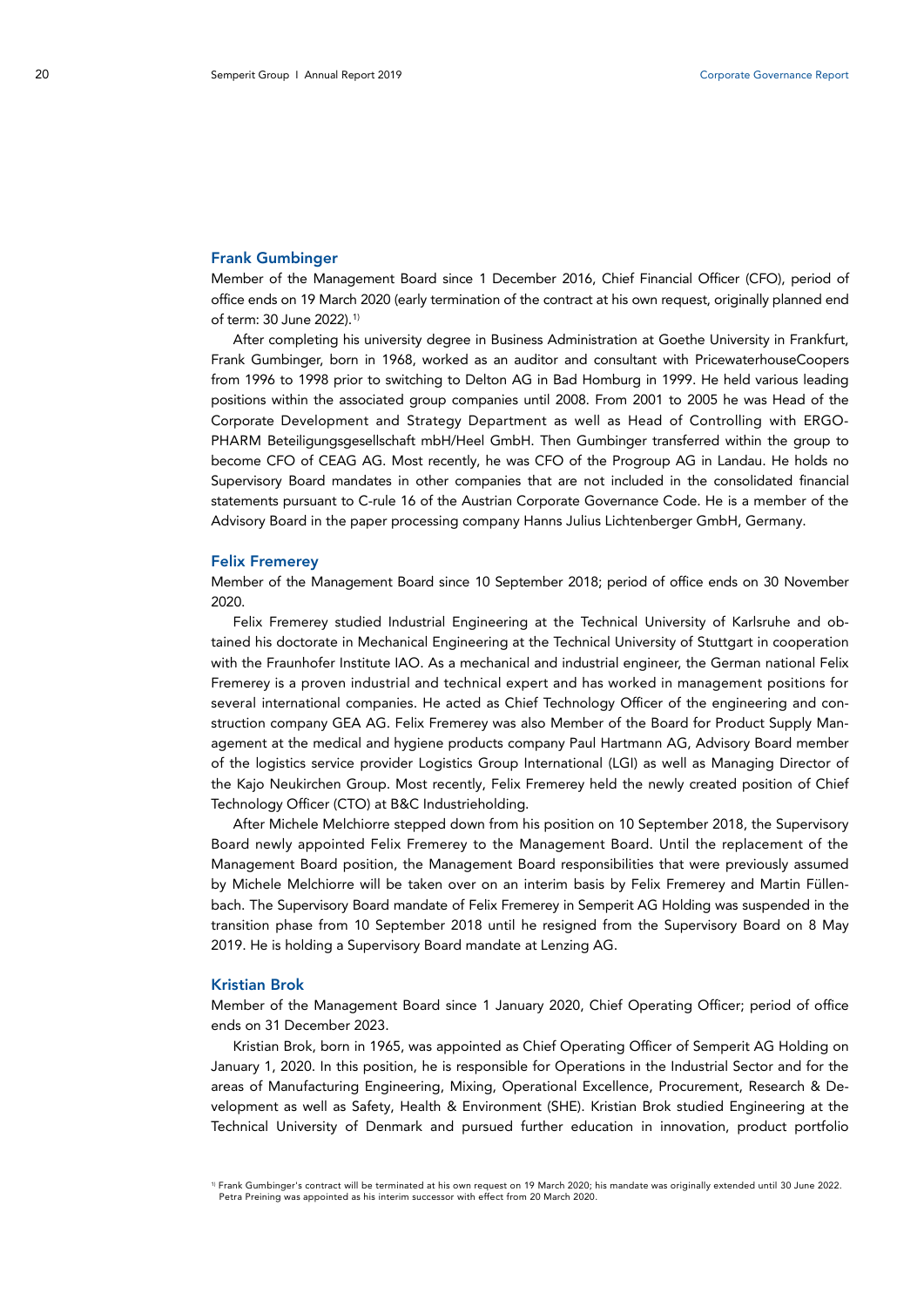management and business insight at MIT, USA and INSEAD, France. He has more than 20 years of managerial experience operating in a high specification manufacturing and engineering business. Before joining Semperit, he spent ten years at Trelleborg Sealing Solutions (a division of Trelleborg AB) in several senior leadership positions, most recent nine years as a member of the Divisional Board and President of the Business Unit Global Operations Elastomers. In parallel he headed up legal entities in the USA, Mexico, China and India, as well as several legal entities in Europe. He holds no Supervisory Board mandates in other companies that are not included in the consolidated financial statements pursuant to C-rule 16 of the Austrian Corporate Governance Code.

## Remuneration of the Management Board

In consideration at the end of 2019 (and of the active Management Board members at the end of 2018), the remuneration paid to the Management Board members in 2019 totalled EUR 2,402 thousand (2018: EUR 1,497 thousand) of which EUR 1,394 thousand or 58% (2018: EUR 1,052 thousand or 70%) consisted of fixed remuneration and EUR 1,008 thousand or 42% (2018: EUR 446 thousand or 30%) of variable salary components.

|                                                                                     |                                                  |                                                                               | 2019  |                                                                               |                                        | 2018  |
|-------------------------------------------------------------------------------------|--------------------------------------------------|-------------------------------------------------------------------------------|-------|-------------------------------------------------------------------------------|----------------------------------------|-------|
|                                                                                     | Fixed remu-                                      |                                                                               |       | Fixed remu-                                                                   |                                        |       |
| in EUR thousand                                                                     | neration (incl.<br>payments in<br>kind and daily | Variable<br>short- and<br>long-term<br>allowances) <sup>1)</sup> remuneration | Total | neration (incl.<br>payments in<br>kind and daily<br>allowances) <sup>1)</sup> | Variable<br>short-term<br>remuneration | Total |
| Martin Füllenbach                                                                   | 526                                              | 624                                                                           | 1,150 | 519                                                                           | 141                                    | 659   |
| Frank Gumbinger                                                                     | 420                                              | 353                                                                           | 773   | 393                                                                           | 255                                    | 648   |
| <b>Felix Fremerey</b>                                                               | 448                                              | 31                                                                            | 479   | 140                                                                           | 50                                     | 190   |
| Subtotal active<br><b>Management Board</b><br><b>Members</b><br>(as of end of 2018) | 1,394                                            | 1,008                                                                         | 2,402 | 1,052                                                                         | 446                                    | 1,497 |
| Michele Melchiorre                                                                  |                                                  |                                                                               |       | 298                                                                           | 211                                    | 509   |
| Total                                                                               | 1,394                                            | 1,008                                                                         | 2,402 | 1,349                                                                         | 657                                    | 2,006 |

#### Remuneration paid to the Management Board

<sup>1)</sup> The column for fixed remuneration includes the contributions for the employee pension fund.

#### Variable remuneration model for the Management Board for 2018

The remuneration of the Management Board consists of a fixed salary component, a short-term variable and a long-term variable component, as well as remuneration in kind. In 2018, remuneration of the Management Board is based on qualitative criteria.

A long-term variable bonus component (LTI/long-term incentive) that is linked to the achievement of sustainable, long-term and multi-year performance criteria/targets has been agreed for Martin Füllenbach and Franz Gumbinger. After determination of the objectives by the Remuneration Committee of the Supervisory Board, the amount of the annual LTI remuneration is determined every year according to the extent of objectives achieved and is credited to the LTI account ("remuneration"). Due to a change of the remuneration model for these two Management Board Members as of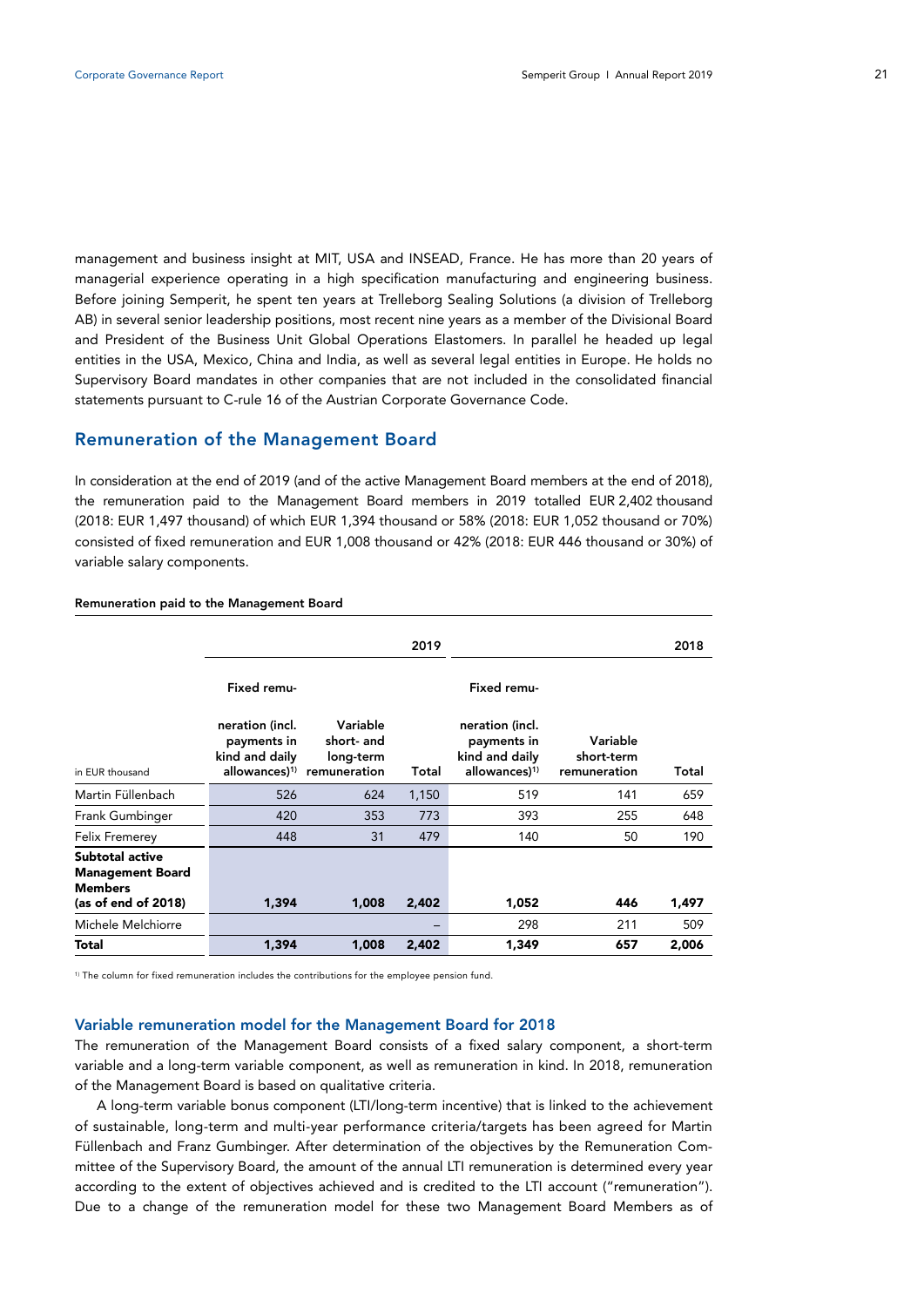1 January 2019, the proportionate LTI claims for 2017 and 2018 will be determined and paid out at the beginning of 2019.

The upper limits for variable, performance-based remuneration components (short- and long-term components) for Martin Füllenbach are at 197% of the annual fixed remuneration. The relevant upper limit for Frank Gumbinger is at 128% and for Felix Fremerey at 33% and is calculated from the shortterm variable share plus the proportionate long-term bonus share in relation to the current fixed annual remuneration.

#### Variable remuneration model for the Management Board as of 1 January 2019

The remuneration regulations in the Management Board contracts were revised and standardised in 2018. The variable remuneration (short-term and long-term bonuses) was replaced by the revised remuneration model with effect from 1. January 2019.

The aim of the revision was to define ambitious and relevant goals for the Management Board in the interest of our stakeholders. The new remuneration model provides incentives for a sustainable corporate development and continues to comply with all legal requirements of the Stock Corporation Act as well as the recommendations of the Austrian Corporate Governance Code. Total remuneration continues to consist of a current fixed remuneration, a short-term variable (performance-related) share ("short-term Incentive" or "STI") as well as a long-term variable (performance-related) share ("long-term incentive" or "LTI").

The STI depends on the company's success in the past financial year and, due to the ongoing transformation, takes into account the financial targets of corporate free cash flow and corporate EBITDA margin in 2019. In addition to the financial targets, the Remuneration Committee performs an annual assessment of non-financial criteria which may increase or decrease the bonus amount calculated from the financial targets by 20%. Prerequisite for a bonus claim is the achievement of a threshold value for at least one of the two financial targets. Payment is made in cash after the end of the respective financial year. The STI cannot exceed 150% of the STI target value.

The new LTI is granted on a rolling basis, i.e. in annual tranches with a three-year assessment period, and therefore provides incentives for a long-term and sustainable corporate success. For this purpose, the targets corporate annual net profit and corporate ROCE are assessed during the term of a tranche. In addition, the capital market performance of the company is rated in comparison with a selected group of publicly listed companies. For this purpose, the so-called total shareholder return – i.e. the share price development including dividend pay-out – is determined and opposed to the comparative group. The prerequisite for a bonus claim is the achievement of a threshold value for at least one of the three target values. Payment will be made in cash at the end of the three-year assessment period. The LTI cannot exceed 200% of the (absolute) LTI target value. If a member of the Management Board resigns prior to the end of the appointment period or if the member of the Management Board is dismissed for important reasons within the meaning of article 75 of the Stock Corporation Act, all claims from current LTI tranches whose assessment periods have not elapsed will expire.

#### Contributions to pensions

A defined-contribution pension agreement and/or an obligation to it has been established for the Management Board members Martin Füllenbach and Frank Gumbinger. Annually, the company pays approximately 1/10 of the respective fixed remuneration into a pension fund (APK Pensionskasse AG) for Martin Füllenbach and Frank Gumbinger. The amount of the pension is based on the capital available in the pension fund. The pay-out is made in accordance with the pension fund agreement. For Martin Füllenbach, the contractual implementation was made in 2018. All provisions made up to this point were paid in 2018 – as seen in the table below the values are accrued appropriately. There is no pension agreement for Felix Fremerey.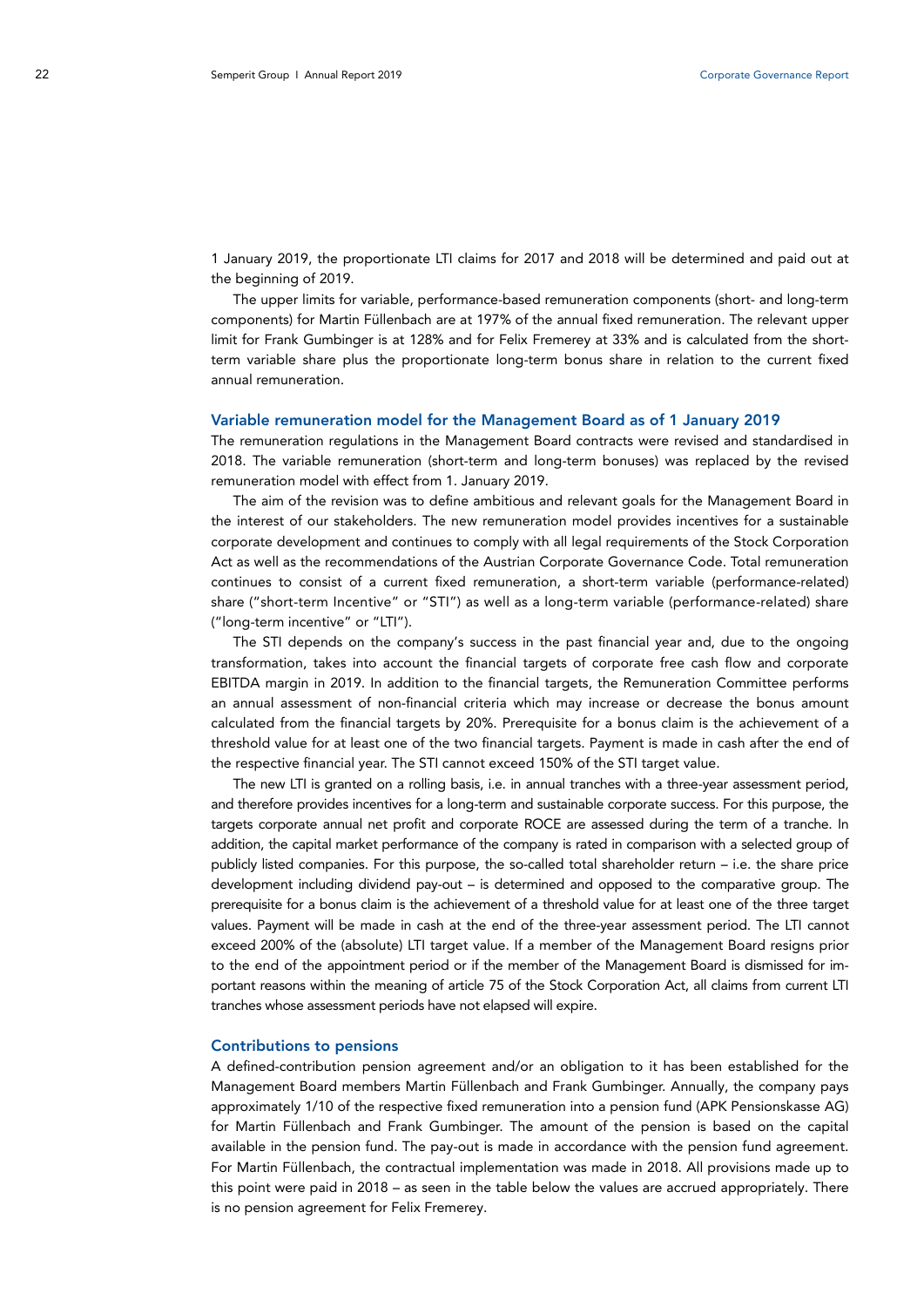In addition, pension payments are made to previous Management Board members or their widows in accordance with the contractual commitments made by the company in the past.

#### Contributions to pensions

| <b>Total</b>       | 88   | 95   |
|--------------------|------|------|
| Michele Melchiorre |      | 20   |
| Frank Gumbinger    | 40   | 27   |
| Martin Füllenbach  | 48   | 48   |
| in EUR thousand    | 2019 | 2018 |
|                    |      |      |

## Termination benefits – severance payments

The Management Board members Martin Füllenbach, Frank Gumbinger and Felix Fremerey are subject to the Austrian Corporate Employee and Self-Employed Pension Act (Betriebliches Mitarbeiter- und Selbstständigenvorsorgegesetz – BMSVG). This Act stipulates that 1.53% of the individual's total remuneration (which includes all current remuneration, remuneration in kind and special payments) has to be paid to BONUS Vorsorgekasse AG.

Upon premature termination of the Management Board mandate, the framework conditions for premature termination of contracts, pursuant to C-rule 27a of the Austrian Corporate Governance Code, will be considered adequately.

The total amount of provisions for severance payments was EUR 0 thousand as of 31 December 2019, since all Management Board members are subject to the Austrian Corporate Employee and Self-Employed Pension Act (Betriebliches Mitarbeiter- und Selbstständigenvorsorgegesetz – BMSVG) and therefore provisions for severance payments are not necessary.

#### Directors and Officers (D&O) Insurance

A Directors and Officers (D&O) insurance has been taken out for the members of the Management Board and senior executives. The company bears the related costs. In case of damage, deductibles were agreed for the Management Board members.

## Supervisory Board

The Supervisory Board consists of eight shareholder representatives and four employee representatives and has resolved to establish the following committees consisting of its own members to carry out specific functions: Audit Committee, Remuneration Committee, Nominating Committee, Strategy and Transformation Committee, Committee for Urgent Issues, Sempermed Committee. The authority to make decisions and pass resolutions rests in the hands of the entire Supervisory Board.

### Meetings of the Supervisory Board and ist committees in 2019

The Supervisory Board convened for six meetings. In 2019, no member of the Supervisory Board attended less than 50% of the meetings. In 20[1](#page-5-0)9, Peter Edelmann<sup>1)</sup> was Chairman of the Supervisory

<span id="page-5-0"></span> $1)$  On 9 January 2020, Peter Edelmann resigned from his position as Chairman of the Supervisory Board of Semperit AG Holding and from all committee chairs effective immediately. However, he remains a member of the Supervisory Board. Walter Koppensteiner, who has been a member of the Supervisory Board of Semperit AG Holding since 2012, has been nominated as the new Chairman of the Supervisory Board.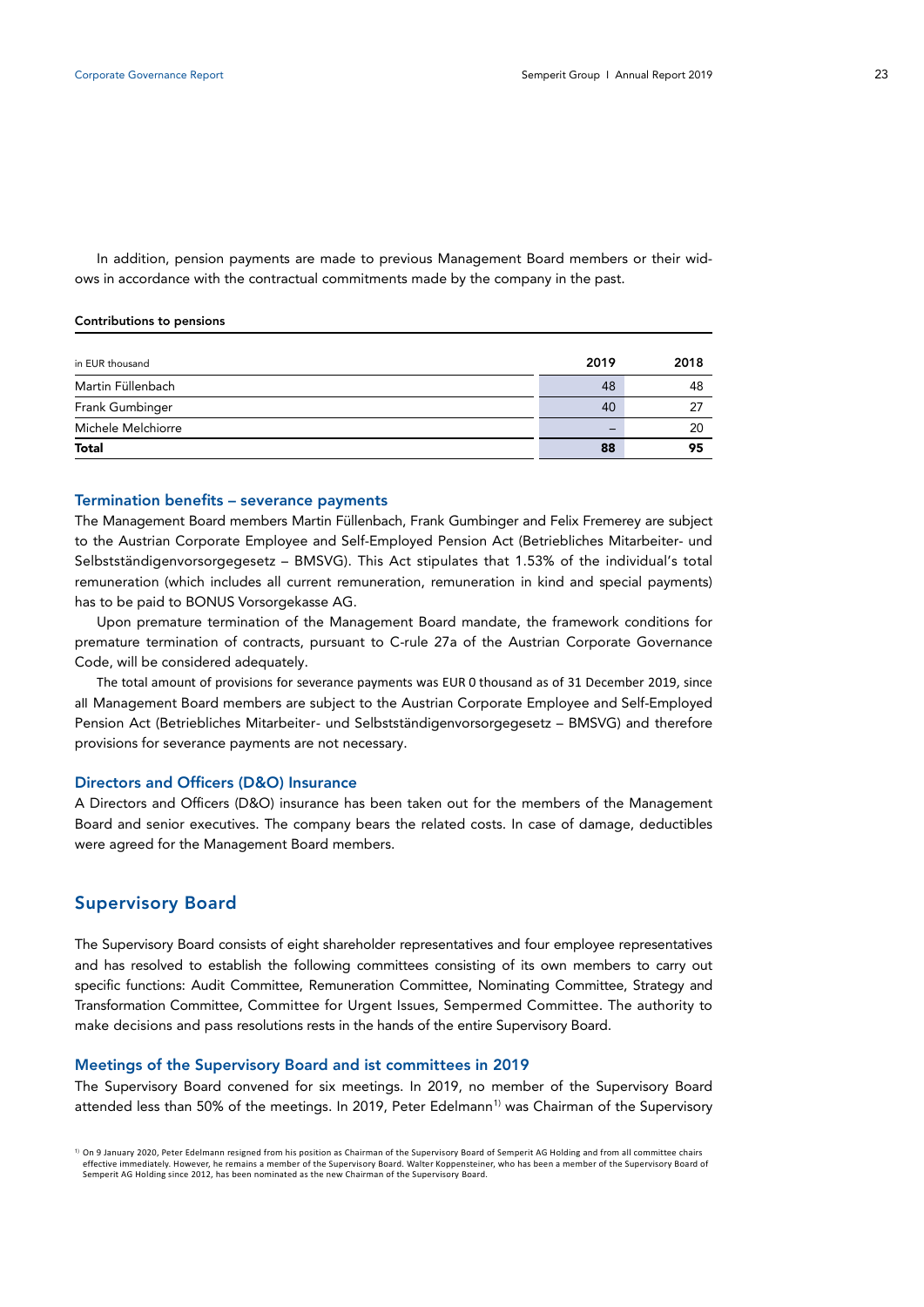Board (as of 8 May 2019, after Christoph Kollatz); as in the previous year, Stefan Fida was his Deputy Chairman.

The **Audit Committee**, led by the financial expert Birgit Noggler (as of 8 May 2019, after Christoph Trentini), performs its duties in accordance with article 92 section 4a of the Austrian Stock Corporation Act and rule 40 of the Austrian Corporate Governance Code. The Audit Committee held six meetings and specifically dealt with the preparation of the resolution for the 2018 annual and consolidated financial statements, risk management, the internal control system, internal auditing, the compliance organisation, corporate governance and the preparation for the audit of the annual and consolidated financial statements for 2019.

The Remuneration Committee, chaired by Peter Edelmann<sup>1)</sup> (as of 8 May 2019, after Christoph Kollatz), held eight meetings dealing primarily with the performance assessment and the objectives of the members of the Management Board as well as further general remuneration topics of the Management Board. The Remuneration Committee also dealt with the monitoring of the execution of the employment agreements of the Management Board as well as the bonus system for blue-collar and white-collar workers. In addition, the Remuneration Committee is responsible for preparing and reviewing the remuneration policy for Management Board and Supervisory Board members as well as for monitoring the implementation of the remuneration policy for Management Board members.

The Nominating Committee, under the chairmanship of Peter Edelmann<sup>1)</sup> (as of 8 May 2019, after Christoph Kollatz), held seven meetings to deal, among other things, with initiating and ensuring a management assessment process, succession planning for the levels below the Management Board, and employee turnover. In addition to the talent development process, the focus was on employee diversity.

The Strategy and Transformation Committee<sup>2)</sup>, under the chairmanship of Peter Edelmann<sup>1)</sup>, dealt in detail with the transformation and restructuring of the company in three meetings in 2019.

The Committee on the Sempermed segment, chaired by Peter Edelmann<sup>1)</sup>, held four meetings dealing with the restructuring of the Sempermed segment.

The Committee for Urgent Issues, chaired by Peter Edelmann<sup>1)</sup>, did not hold any meetings dealing with the management of time-sensitive investment projects. However, circular resolutions relating to urgent business cases were made.

In 2019, the Supervisory Board discussed in plenary a self-evaluation conducted in the form of a questionnaire and in accordance with C-Rule 36 of the Austrian Corporate Governance Code. Measures were picked up and derived from it for the efficiency enhancement of the Supervisory Board activities. The results of the self-evaluation showed that the activities of the Supervisory Board have been assessed as good.

 $1)$  On 9 January 2020, Peter Edelmann resigned from his position as Chairman of the Supervisory Board of Semperit AG Holding and from all committee chairs effective immediately. However, he remains a member of the Supervisory Board. Walter Koppensteiner, who has been a member of the Supervisory Board of Semperit AG Holding since 2012, has been nominated as the new Chairman of the Supervisory Board.

<sup>2</sup>) As of 9 January 2020, the Strategy and Transformation Committee was divided into two committees.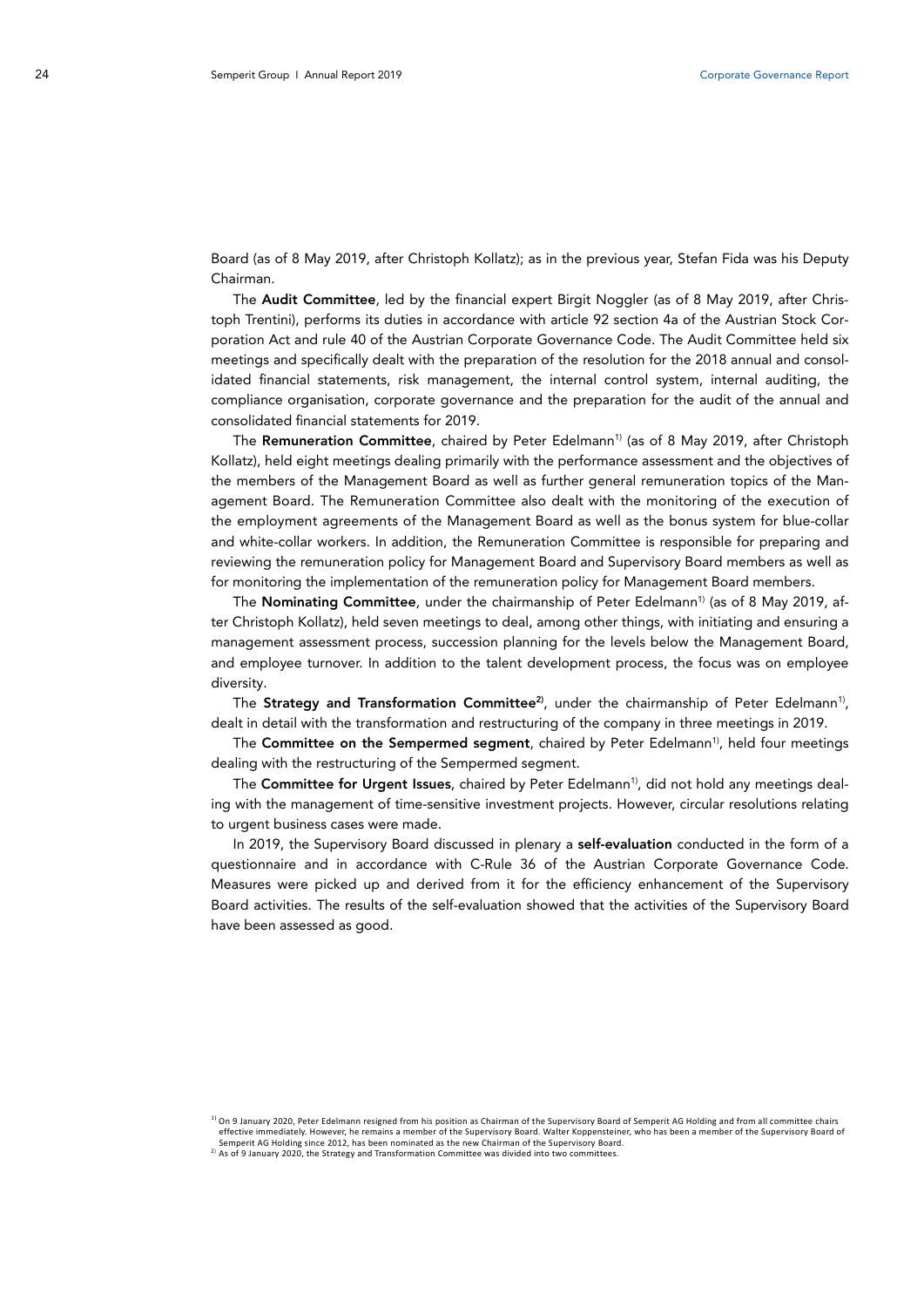# Corporate bodies of Semperit AG Holding: Supervisory Board

# Composition of the Supervisory Board<sup>1)</sup>

|                                      |         |      | Year of birth First appointed | End of current<br>term of office <sup>2)</sup>                                | Supervisory board position in<br>other listed companies                                                                                                                                   |
|--------------------------------------|---------|------|-------------------------------|-------------------------------------------------------------------------------|-------------------------------------------------------------------------------------------------------------------------------------------------------------------------------------------|
| <b>Shareholder</b><br>representative |         |      |                               |                                                                               |                                                                                                                                                                                           |
| Walter Koppensteiner<br>Chairman     | 3) 4)   | 1959 | 23/04/2012                    | Until the Annual General<br>Meeting resolving upon the<br>2022 financial year | $\equiv$                                                                                                                                                                                  |
| Stefan Fida<br>Deputy Chairman       | 3)      | 1979 | 29/04/2014                    | Until the Annual General<br>Meeting resolving upon the<br>2020 financial year | Lenzing AG                                                                                                                                                                                |
| Peter Edelmann<br>Member             | 3)      | 1959 | 08/05/2019                    | Until the Annual General<br>Meeting resolving upon the<br>2021 financial year | Lenzing AG<br><b>AMAG Austria Metall AG</b>                                                                                                                                               |
| Klaus Friedrich Erkes<br>Member      | $3)$ 4) | 1958 | 23/05/2017                    | Until the Annual General<br>Meeting resolving upon the<br>2022 financial year | $\overline{\phantom{0}}$                                                                                                                                                                  |
| Birgit Noggler<br>Member             | 3)      | 1974 | 08/05/2019                    | Until the Annual General<br>Meeting resolving upon the<br>2020 financial year | Raiffeisen Bank International                                                                                                                                                             |
| Petra Preining<br>Member             | 3)      | 1973 | 23/05/2017                    | Until the Annual General<br>Meeting resolving upon the<br>2019 financial year | <b>Frequentis AG</b>                                                                                                                                                                      |
| Patrick Prügger<br>Member            | 3)      | 1975 | 14/04/2011                    | Until the Annual General<br>Meeting resolving upon the<br>2021 financial year | Lenzing AG<br><b>AMAG Austria Metall AG</b>                                                                                                                                               |
| Astrid Skala-Kuhmann<br>Member       | 3)      | 1953 | 29/04/2014                    | Until the Annual General<br>Meeting resolving upon the<br>2020 financial year | Lenzing AG                                                                                                                                                                                |
| <b>Employee</b><br>representative    |         |      |                               |                                                                               | Works council function                                                                                                                                                                    |
| Sigrid Haipl                         |         | 1960 | 26/03/2012                    |                                                                               | Member of the Central Works Council of<br>Semperit AG Holding, Member of the<br>European Works Council, Chair of the<br>Works Council - White-collar workers,<br>Vienna                   |
| Michaela Jagschitz                   |         | 1961 | 29/04/2014                    | $\overline{a}$                                                                | Member of the Works Council - White-<br>collar workers, Wimpassing                                                                                                                        |
| Michael Schwiegelhofer               |         | 1975 | 08/03/2017                    | $\overline{\phantom{0}}$                                                      | Deputy Chairman of the Central Works<br>Council of Semperit AG Holding, Chair of<br>the Works Council Blue-collar workers,<br>Wimpassing                                                  |
| Markus Stocker                       |         | 1979 | 01/01/2017                    |                                                                               | Chairman of the Central Works Council of<br>Semperit AG Holding, Deputy Chairman of<br>the European Works Council, Chairman of<br>the Works Council - White-collar workers.<br>Wimpassing |

<sup>1)</sup> As of 19 March 2020<br><sup>21</sup> Pursuant to the Articles of Association, at least two members of the Supervisory Board automatically leave their positions every year at the end<br><sup>21</sup> Hursuant Central Meeting.<br><sup>3)</sup> Have declar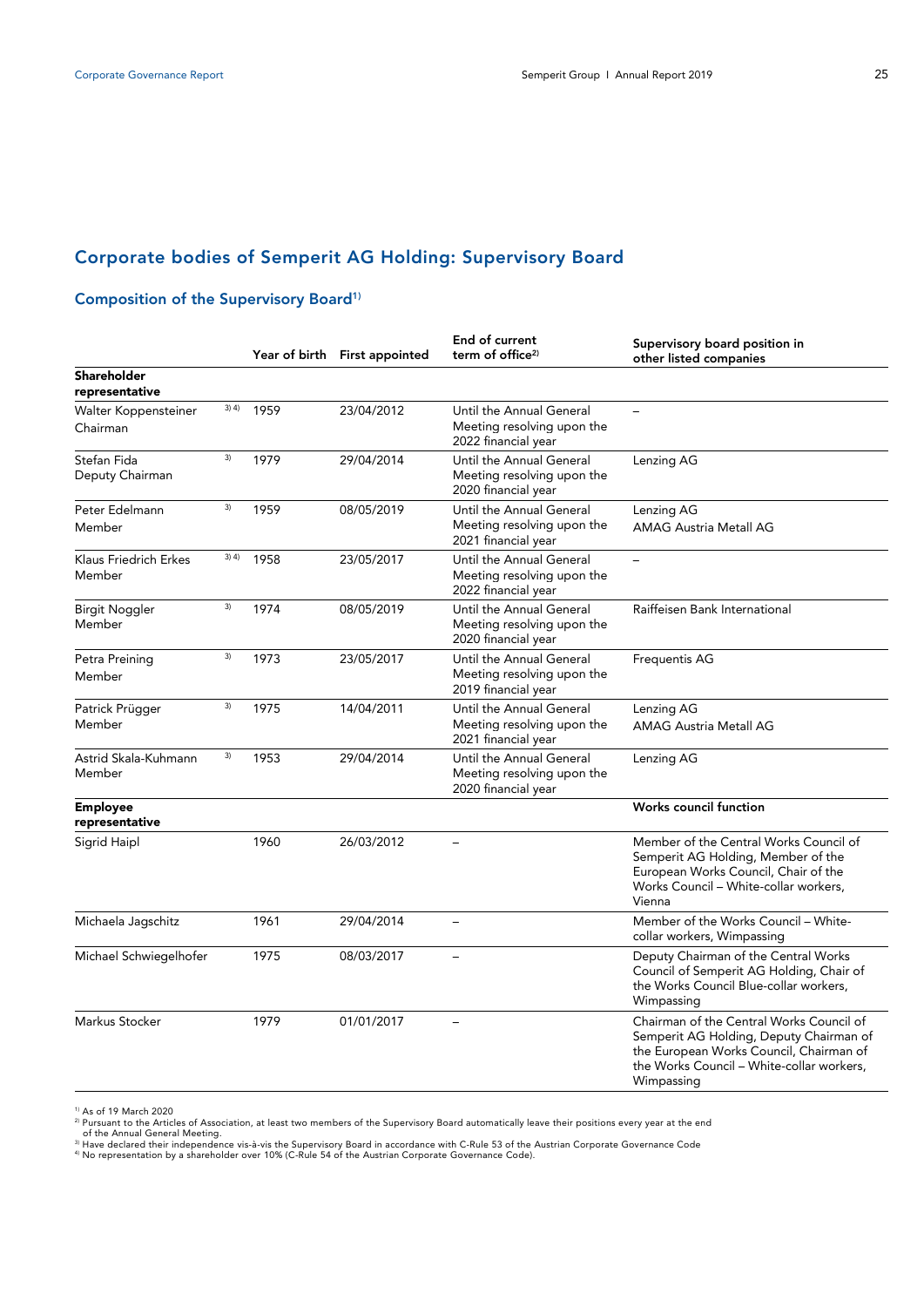## Resigned members of the Supervisory Board

|                            | Year of birth | First appointed to the<br><b>Supervisory Board</b> | End of term of<br>current office |
|----------------------------|---------------|----------------------------------------------------|----------------------------------|
| Shareholder representative |               |                                                    |                                  |
| Felix Fremerey             | 1961          | 25/04/2018                                         | Resigned the mandate             |
| Member                     |               |                                                    | on 08/05/2019                    |
| Christoph Kollatz          | 1960          | 25/04/2018                                         | Resigned the mandate             |
| Chairman                   |               |                                                    | on 08/05/2019                    |
| Christoph Trentini         | 1968          | 25/04/2018                                         | Resigned the mandate             |
| Member                     |               |                                                    | on 08/05/2019                    |

## Guidelines for the independence of Supervisory Board members

The Supervisory Board has adopted the guidelines for independence according to appendix 1 of the Austrian Corporate Governance Code. Thereafter, all members of the Supervisory Board declared that their independency of the company and its Management Board. According to C-Rule 54 of the Austrian Corporate Governance Code, the members Klaus Erkes and Walter Koppensteiner have declared that they have not been shareholders of the company with an investment of more than 10%, respectively, nor represented the interests of such shareholders in 2019.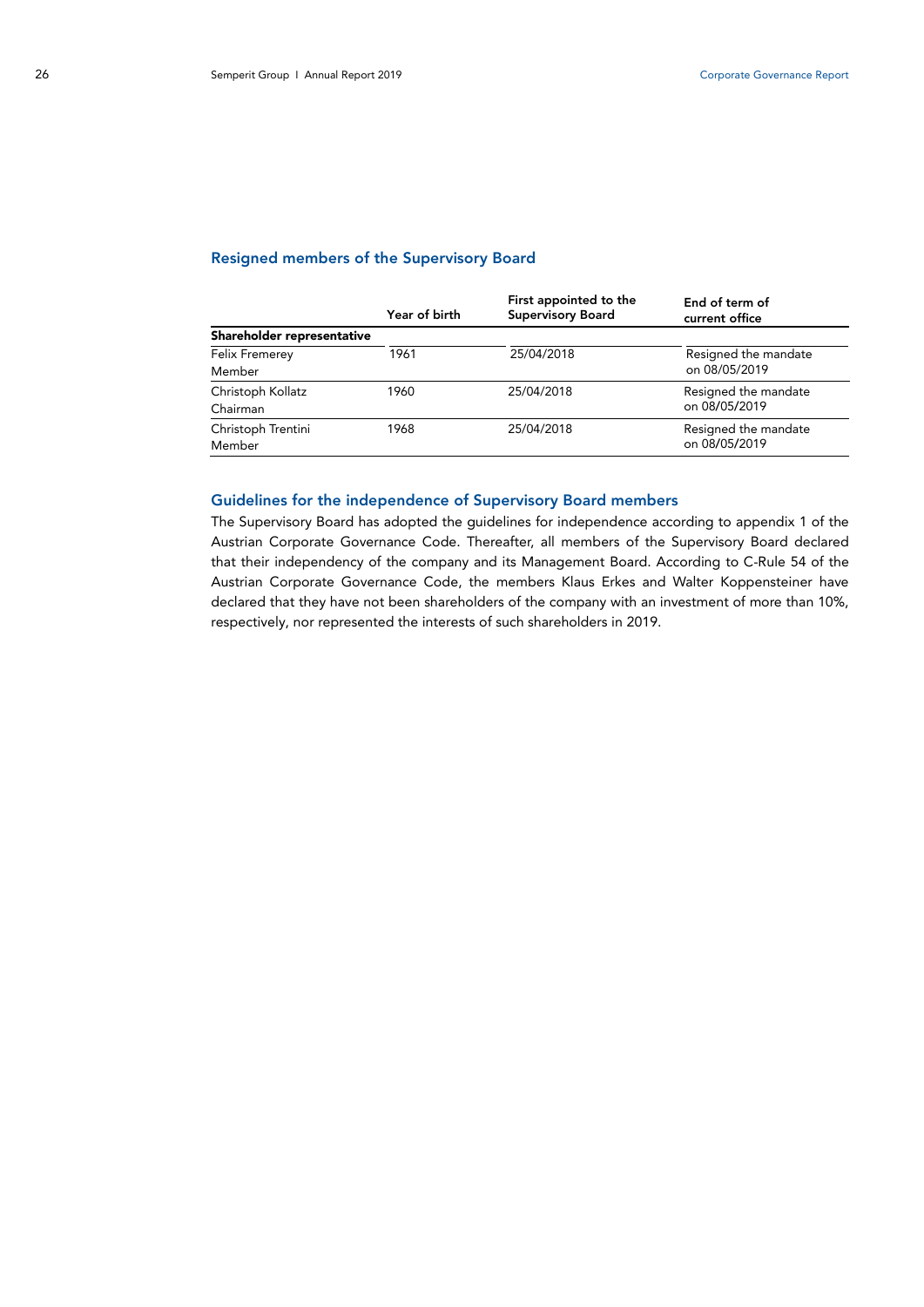## Composition of the Committees of the Supervisory Board<sup>1)</sup>

| Committee                       | <b>Members</b>                                |  |  |  |
|---------------------------------|-----------------------------------------------|--|--|--|
| Committee for Urgent Issues     | Walter Koppensteiner (Chairman) <sup>2)</sup> |  |  |  |
|                                 | Patrick Prügger                               |  |  |  |
|                                 | Markus Stocker                                |  |  |  |
| Committee for the               | Walter Koppensteiner (Chairman) <sup>2)</sup> |  |  |  |
| Sempermed segment               | Stefan Fida                                   |  |  |  |
|                                 | <b>Birgit Noggler</b>                         |  |  |  |
|                                 | Petra Preining                                |  |  |  |
|                                 | Michael Schwiegelhofer                        |  |  |  |
|                                 | Markus Stocker                                |  |  |  |
| <b>Nominating Committee</b>     | Walter Koppensteiner (Chairman) <sup>2)</sup> |  |  |  |
|                                 | Stefan Fida                                   |  |  |  |
|                                 | Astrid Skala-Kuhmann                          |  |  |  |
|                                 | Sigrid Haipl                                  |  |  |  |
|                                 | Markus Stocker                                |  |  |  |
| <b>Audit Committee</b>          | Birgit Noggler (Chairwoman) <sup>3)</sup>     |  |  |  |
|                                 | Patrick Prügger                               |  |  |  |
|                                 | Walter Koppensteiner                          |  |  |  |
|                                 | Petra Preining                                |  |  |  |
|                                 | Michael Schwiegelhofer                        |  |  |  |
|                                 | Markus Stocker                                |  |  |  |
| <b>Strategy Committee</b>       | Walter Koppensteiner (Chairman) <sup>2)</sup> |  |  |  |
|                                 | Klaus Erkes                                   |  |  |  |
|                                 | <b>Birgit Noggler</b>                         |  |  |  |
|                                 | Astrid Skala-Kuhmann                          |  |  |  |
|                                 | Sigrid Haipl                                  |  |  |  |
|                                 | Markus Stocker                                |  |  |  |
| <b>Transformation Committee</b> | Walter Koppensteiner (Chairman) <sup>2)</sup> |  |  |  |
|                                 | Klaus Erkes                                   |  |  |  |
|                                 | <b>Birgit Noggler</b>                         |  |  |  |
|                                 | Petra Preining                                |  |  |  |
|                                 | Michael Schwiegelhofer                        |  |  |  |
|                                 | Markus Stocker                                |  |  |  |
| <b>Remuneration Committee</b>   | Walter Koppensteiner (Chairman) <sup>2)</sup> |  |  |  |
|                                 | Stefan Fida                                   |  |  |  |
|                                 | Markus Stocker                                |  |  |  |

<sup>1)</sup> As of 19 March 2020

<sup>2</sup> On 9 January 2020, Peter Edelmann resigned from his position as Chairman of the Supervisory Board of Semperit AG Holding and from all<br>committee chairs effective immediately. However, he remains a member of the Supervis member of the Supervisory Board of Semperit AG Holding since 2012, has been nominated as the new Chairman of the Supervisory Board.<br><sup>3)</sup> Since 8 May 2019

## Remuneration of the Supervisory Board

On 8 May 2019, the Annual General Meeting adopted the remuneration structure and amount for the Supervisory Board members for the past financial year 2018 and for the first time for 2019. Remunerations totalling EUR 429.6 thousand were paid to Supervisory Board members in 2018 (EUR 519.3 thousand in 2018 for 2017) and EUR 442.6 thousand for 2019. A Directors and Officers (D&O) insurance has been taken out for the members of the Supervisory Board; the company bears the related costs.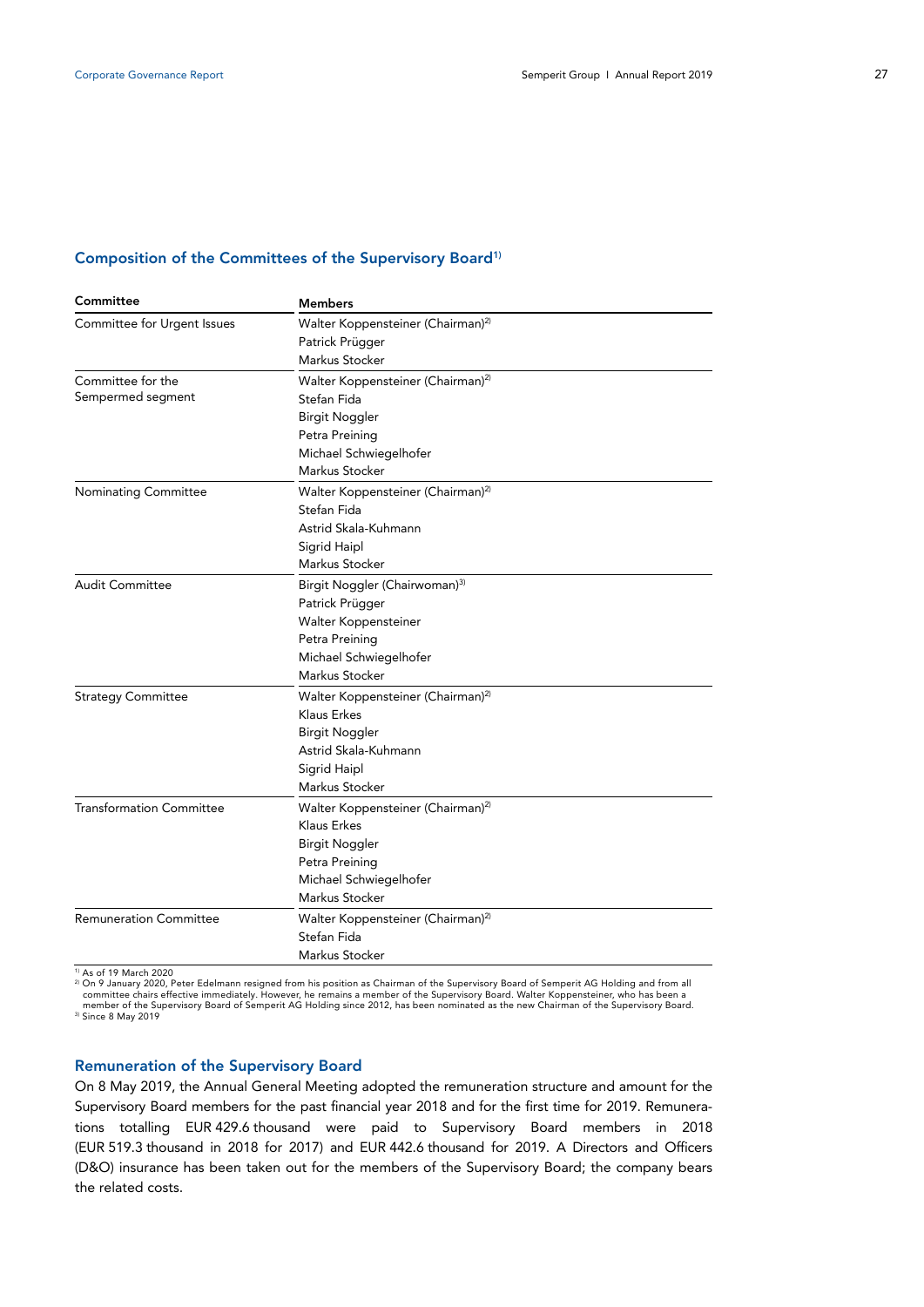## Remuneration paid in 2019 for 2018 to shareholder representatives in the Supervisory Board<sup>1)</sup>

|                                                           | <b>Base</b>  | <b>Remuneration for</b><br>membership of |                |         |
|-----------------------------------------------------------|--------------|------------------------------------------|----------------|---------|
| in EUR                                                    | remuneration | the committee                            | Attendance fee | Total   |
| Veit Sorger, Chairman until 25/04/2018                    | 16,667       | 10,000                                   | 6,000          | 32,667  |
| Patrick Prügger, first Deputy Chairman <sup>2)</sup>      | 11,667       | 19,166                                   | 6,000          | 36,833  |
| Stefan Fida, second Deputy Chairman <sup>3)</sup>         | 35,000       | 10,833                                   | 18,000         | 63,833  |
| Klaus F. Erkes                                            | 20,000       | 5,000                                    | 8,000          | 33,000  |
| Felix Fremerey <sup>4)</sup>                              | 6,666        | 6,667                                    | 6,000          | 19,333  |
| Christoph Kollatz, Chairman from 25/04/2018 <sup>5)</sup> | 33,333       | 29,584                                   | 15,000         | 77,917  |
| Walter Koppensteiner                                      | 20,000       | 8,333                                    | 10,000         | 38,333  |
| Petra Preining                                            | 20,000       | 5,833                                    | 9,000          | 34,833  |
| Astrid Skala-Kuhmann                                      | 20,000       | 4,167                                    | 7,000          | 31,167  |
| Felix Strohbichler <sup>6)</sup>                          | 6,667        |                                          | 1,000          | 7,667   |
| Christoph Trentini <sup>7)</sup>                          | 13,333       | 26,667                                   | 14,000         | 54,000  |
| Total                                                     | 203,333      | 126,250                                  | 100,000        | 429,583 |

## Remuneration paid in 2019 for 2019 to shareholder representatives in the Supervisory Board<sup>1)</sup>

|                                                            | <b>Base</b>  | <b>Remuneration for</b><br>membership of |                |         |
|------------------------------------------------------------|--------------|------------------------------------------|----------------|---------|
| in EUR                                                     | remuneration | the committee                            | Attendance fee | Total   |
| Peter Edelmann, Chairman from 08/05/2019 <sup>8)</sup>     | 31,250       | 34,375                                   | 12,000         | 77,625  |
| Patrick Prügger, first Deputy Chairman <sup>2)</sup>       | 12,500       | 3,125                                    | 7,000          | 22,625  |
| Stefan Fida, second Deputy Chairman <sup>3)</sup>          | 35,000       | 15,000                                   | 14,000         | 64,000  |
| Klaus F. Erkes                                             | 20,000       | 5,000                                    | 8.000          | 33,000  |
| Christoph Kollatz, Chairman until 08/05/2019 <sup>5)</sup> | 18,750       | 20,625                                   | 9,000          | 48,375  |
| Walter Koppensteiner <sup>8)</sup>                         | 20,000       | 20,000                                   | 13,000         | 53,000  |
| Birgit Noggler <sup>9)</sup>                               | 12,500       | 21,875                                   | 10,000         | 44,375  |
| Petra Preining                                             | 20,000       | 5,000                                    | 9,000          | 34,000  |
| Astrid Skala-Kuhmann                                       | 20,000       | 10,000                                   | 7,000          | 37,000  |
| Christoph Trentini <sup>7)</sup>                           | 7,500        | 13,125                                   | 8,000          | 28,625  |
| <b>Total</b>                                               | 197,500      | 148,125                                  | 97,000         | 442,625 |

<sup>1)</sup> Employee representatives receive no remuneration<br><sup>2)</sup> Employee representatives receive no remuneration<br><sup>2)</sup> Erst Deputy Chairman from 23/05/2017 to 25/04/2018 (resignation). Re-election to the Supervisory Board as of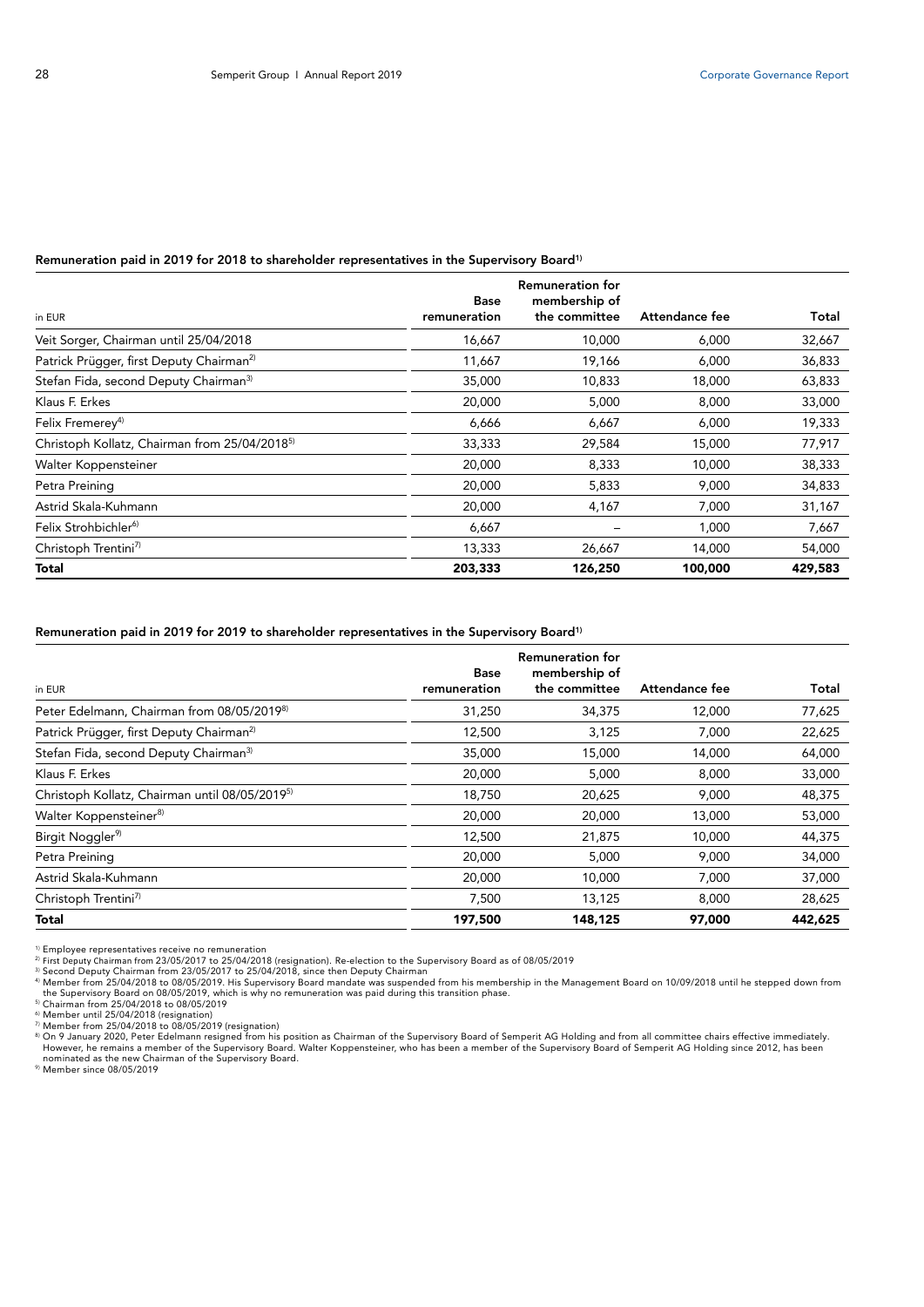## Managers' transactions

Transactions with shares or debt instruments of the company or related derivatives respectively financial instruments carried out by members of the Management Board or the Supervisory Board are published in accordance with Article 19 of the Market Abuse Regulation: http://issuerinfo.oekb.at/startpage.html.

## Equal opportunities and diversity

Respect, diversity and inclusion are integral and indispensable elements of the corporate culture of Semperit AG Holding and are always considered when recruiting people for functions. When proposals are made to the Annual General Meeting for filling Supervisory Board mandates and nominating Management Board members, special importance is attached to a professional and diversityrelated balance, because it contributes significantly to professionalism and efficiency in the work of the Supervisory and Management Boards. In addition to professional and personal qualifications, aspects such as the age structure, origin, sex, education and background experience are integrated. A written diversity concept was agreed on 1 February 2018. Already since May 2017, the Supervisory Board of Semperit AG Holding has met the women's quota of 30%, which is legally required as of 2018.

## Advancement of women

Semperit is committed to equal opportunities for all employees – regardless of age, gender, nationality, religion, skin colour or sexual orientation. It is the abilities and potentials within people that count. Using flexible work models such as flexitime and part-time work, as well as special parental part-time arrangements, the group aims at continuously increasing the proportion of female employees. As a traditional industrial company with a technical focus, the share of women in Austria and Group-wide was 20% in 2019 (2018: 21%). The share of female employees amounted to 26% (2018: 25%) throughout Europe. Since May 2017, Semperit has met the 30% quota for women in the Supervisory Board, which has been required by law since 2018. There were no women in the Management Board. Overall, the share of women in management (Management Board, Executive Committee, Management Forum, department heads) was around 9% (2018: 10%).

## Issuer compliance directive

In order to implement and ensure compliance with all relevant stock exchange regulations, Semperit AG Holding has issued its own Issuer Compliance Policy designed to prevent the misuse or dissemination of insider information. Compliance is monitored and administered by a specially designated Issuer Compliance Officer who reports directly to the Management Board.

# Code of Conduct

Beyond stock exchange compliance, Semperit Group has a compliance organisation that covers all corporate units. A Group Compliance Officer receives support in fulfilling his responsibilities from compliance officers working in the subsidiaries of the Semperit Group. The Group Compliance Officer reports any incidents to the Compliance Board. The Compliance Board consists of the CEO, CFO and the Group Compliance Officer, who is responsible for anti-corruption, antitrust law, export control, data protection and as the representative for capital market compliance. Other monitoring fields of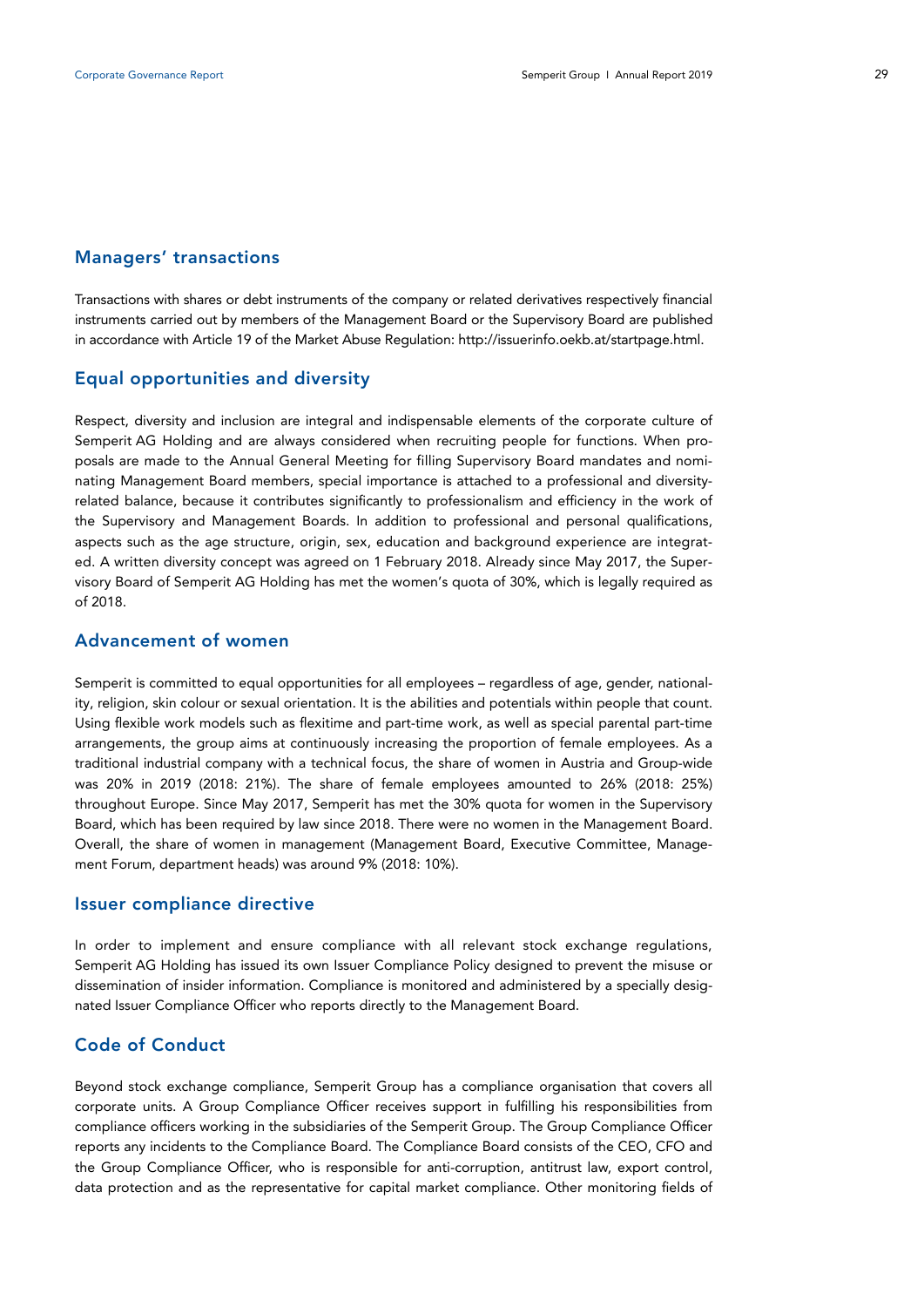the Compliance Board are the Business Partner Check, accepting gifts and invitations, whistleblowing and conflicts of interest.

The Code of Conduct applies to all employees and managers and is available in several languages. Its most important objectives are to avoid corruption, money laundering, human rights violations and insider trading. In addition, it deals with aspects of data protection, export restrictions and the protection of the interests of all stakeholders. These requirements for behaviour are further specified in thematic compliance guidelines that are available to all employees on the Intranet. Employees receive an in-depth and practical training on the matters referred to in the Code of Conduct. In addition, the relevant employees are regularly updated about current issues, or when appropriate. The Code of Conduct can be viewed at the following website: www.semperitgroup.com/en/about-us/compliance/.

In order to support the above-mentioned targets of the Code of Conduct, the information hotline "SemperLine" was set up in January 2018 after obtaining the necessary authorisations for data protection. Employees as well as external people are welcome to report significant infringements of the Code of Conduct: www.semperitgroup.com/en/about-us/compliance/semperline/.

## Risk Management & Assurance

The Group Risk Management & Assurance department assumes the central coordination, moderation and monitoring of the structured risk management process for the group as a whole. Relevant risks are prioritised from various perspectives and later their effects and probability of occurrence are assessed. Responsibilities have been identified, measures defined, and the tracking ensured. The bottom-up identification and prioritisation process is supported by workshops with the management of the respective Semperit company. This element ensures that potential new risks are put up for discussion on management level and are included in reporting afterwards in case of relevance. These risks are discussed and coordinated with the managing directors of the segments and the competence center. Individual reports are made after visiting the respective Semperit company. In addition, top-down risks of the managers of segment and competence centres as well as the Management Board are also included and backed up with measures. The regular reporting process is complemented by an ad-hoc reporting process to escalate critical issues in time. At least once a year, a comprehensive risk report on individual risks, including aggregation, is submitted to the Audit Committee and the Supervisory Board.

Ernst & Young Wirtschaftsprüfungsgesellschaft m.b.H. has audited and confirmed the effectiveness of the risk management system of the Semperit Group for 2019 according to the C-Rule 83 of the Corporate Governance Code.

The purpose of the internal control system of Semperit is to ensure the effectiveness and efficiency of business operations, the reliability of financial reporting, and adherence to applicable laws and regulations. It also supports the early recognition and monitoring of risks from inadequate monitoring systems and fraudulent actions and is revised and expanded on an ongoing basis by the Risk Management & Assurance department together with the relevant specialist departments. The management of the respective business units is responsible for the implementation and monitoring of the ICS and the risk management system. Cross-sectoral, group-wide standards and regulations are determined by the Management Board of Semperit AG Holding. Follow-up audits are undertaken at the various locations to ensure a sustainable implementation of the standards and regulations.